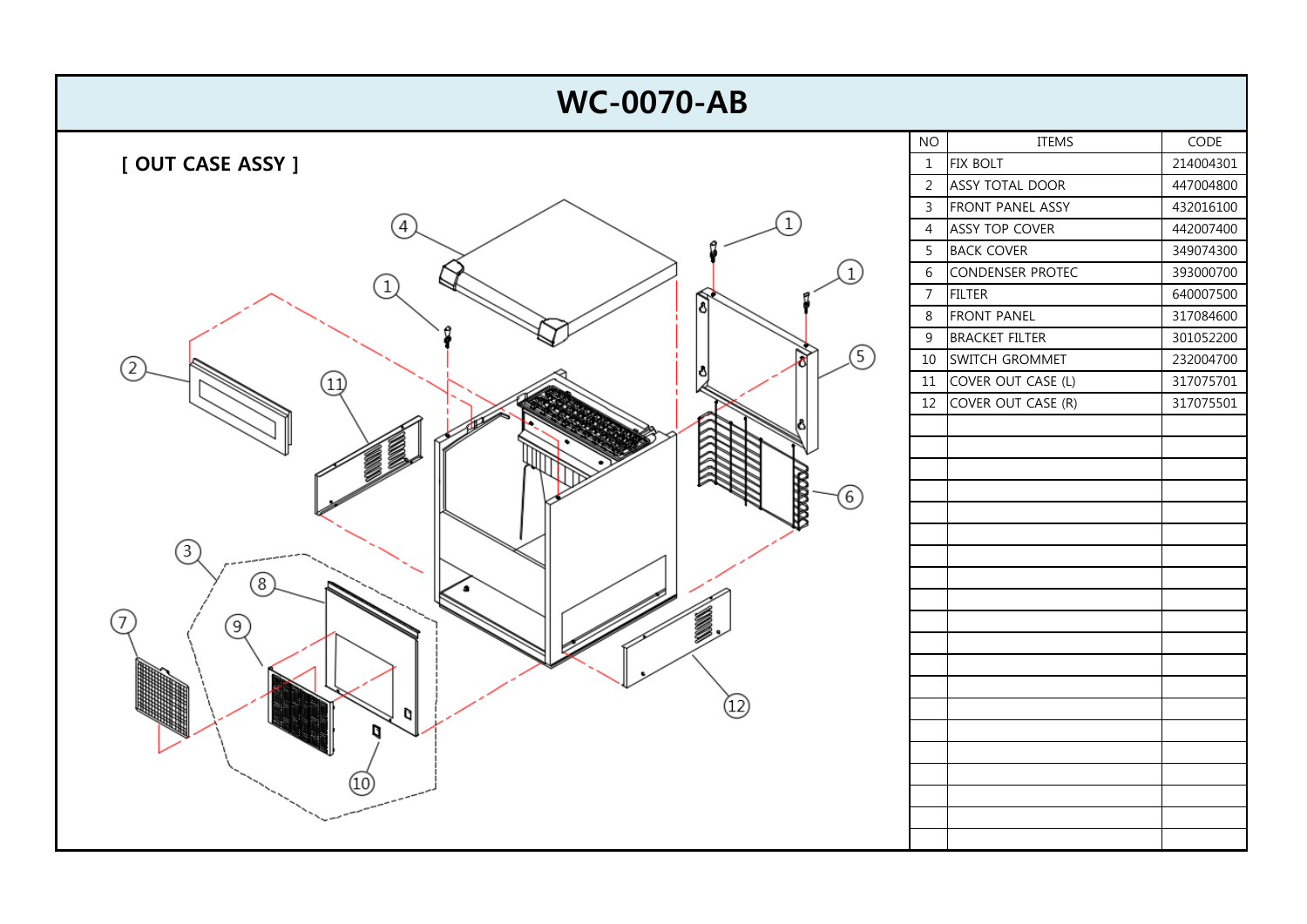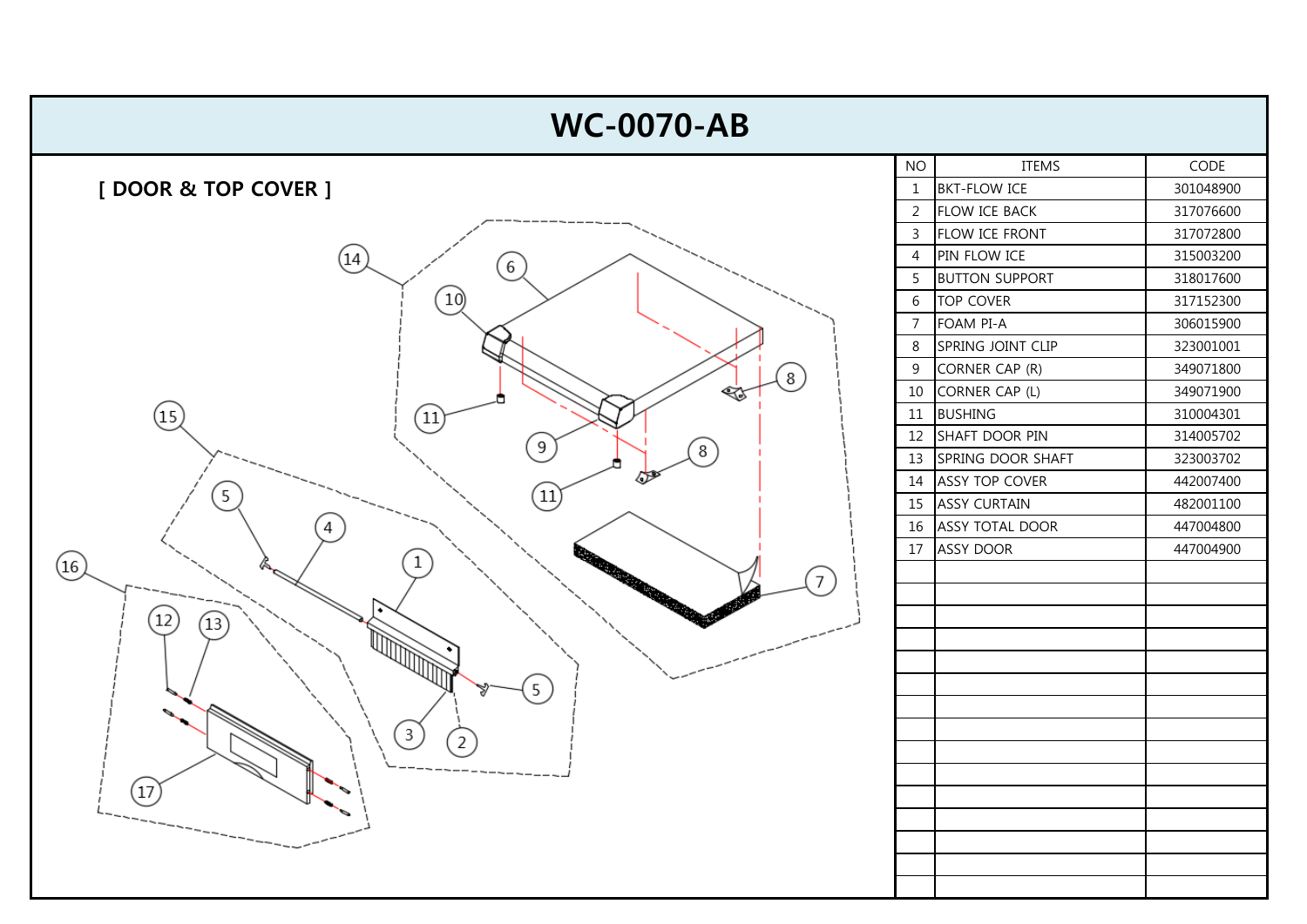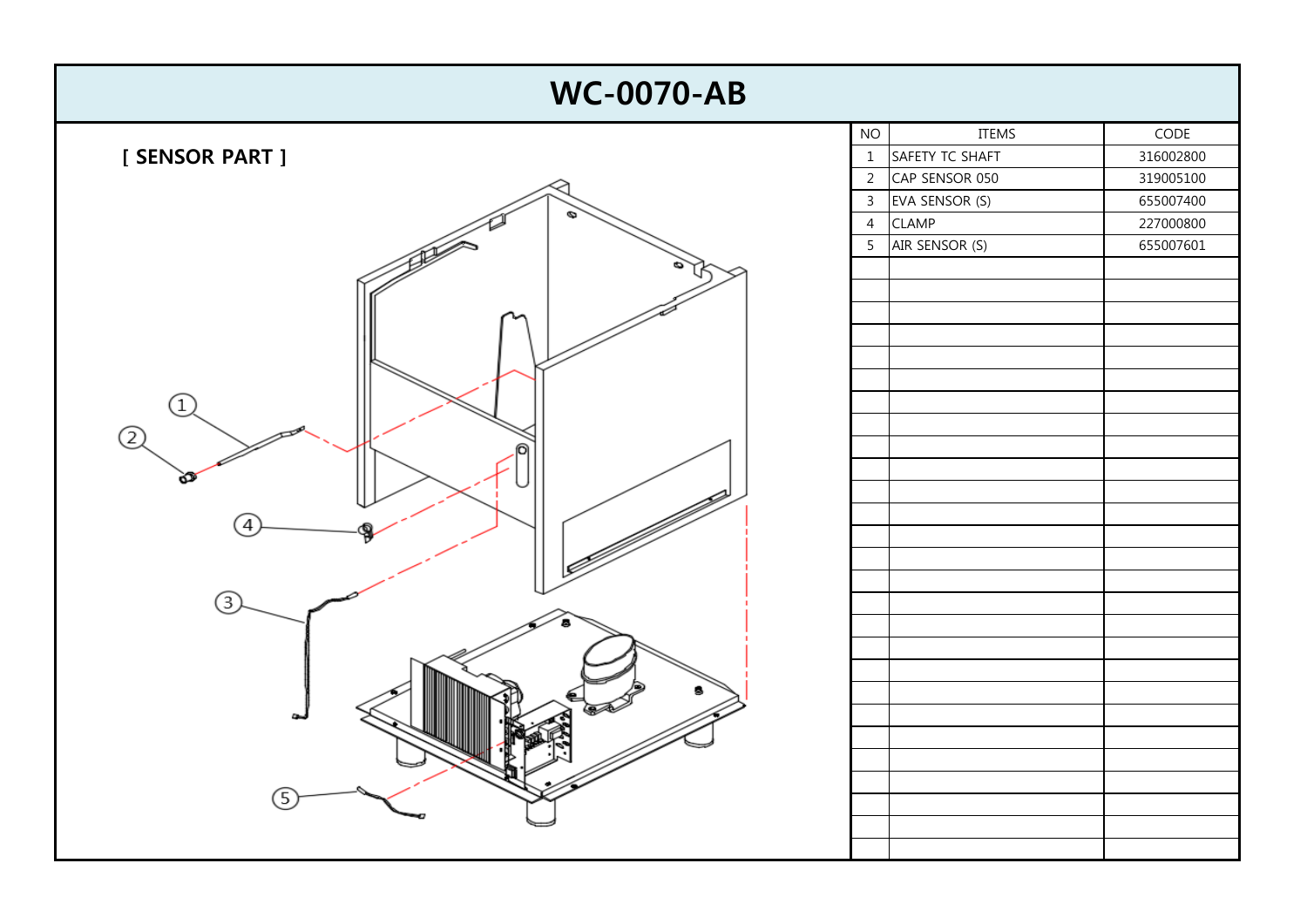| <b>WC-0070-AB</b>                 |                |                         |           |
|-----------------------------------|----------------|-------------------------|-----------|
|                                   | NO             | ITEMS                   | CODE      |
| [ WATER-THROUGH & WATER CURTAIN ] | $\mathbf{1}$   | <b>HAND SCREW</b>       | 210804501 |
|                                   | $\overline{2}$ | EVA SENSOR (N)          | 655007200 |
|                                   | $\mathbf{3}$   | WATER-THROUGH           | 604001001 |
| 9                                 | $\overline{4}$ | ASSY NOZZLE TOTAL       | 466003600 |
|                                   | 5              | <b>GUIDE ICE CUBIC</b>  | 341010701 |
|                                   | $6\,$          | <b>BKT EVAPORATOR</b>   | 301049300 |
| 8                                 | $\overline{7}$ | <b>ASSY CURTAIN</b>     | 482001100 |
|                                   | 8              | EVAPORATOR PLATING ASSY | 409030211 |
|                                   | 9              | COVER EVA               | 317038100 |
| 6                                 |                |                         |           |
|                                   |                |                         |           |
|                                   |                |                         |           |
|                                   |                |                         |           |
| $\mathbf{3}$                      |                |                         |           |
|                                   |                |                         |           |
|                                   |                |                         |           |
|                                   |                |                         |           |
| 5                                 |                |                         |           |
|                                   |                |                         |           |
|                                   |                |                         |           |
|                                   |                |                         |           |
|                                   |                |                         |           |
|                                   |                |                         |           |
|                                   |                |                         |           |
|                                   |                |                         |           |
|                                   |                |                         |           |
|                                   |                |                         |           |
|                                   |                |                         |           |
|                                   |                |                         |           |
|                                   |                |                         |           |
|                                   |                |                         |           |
|                                   |                |                         |           |
|                                   |                |                         |           |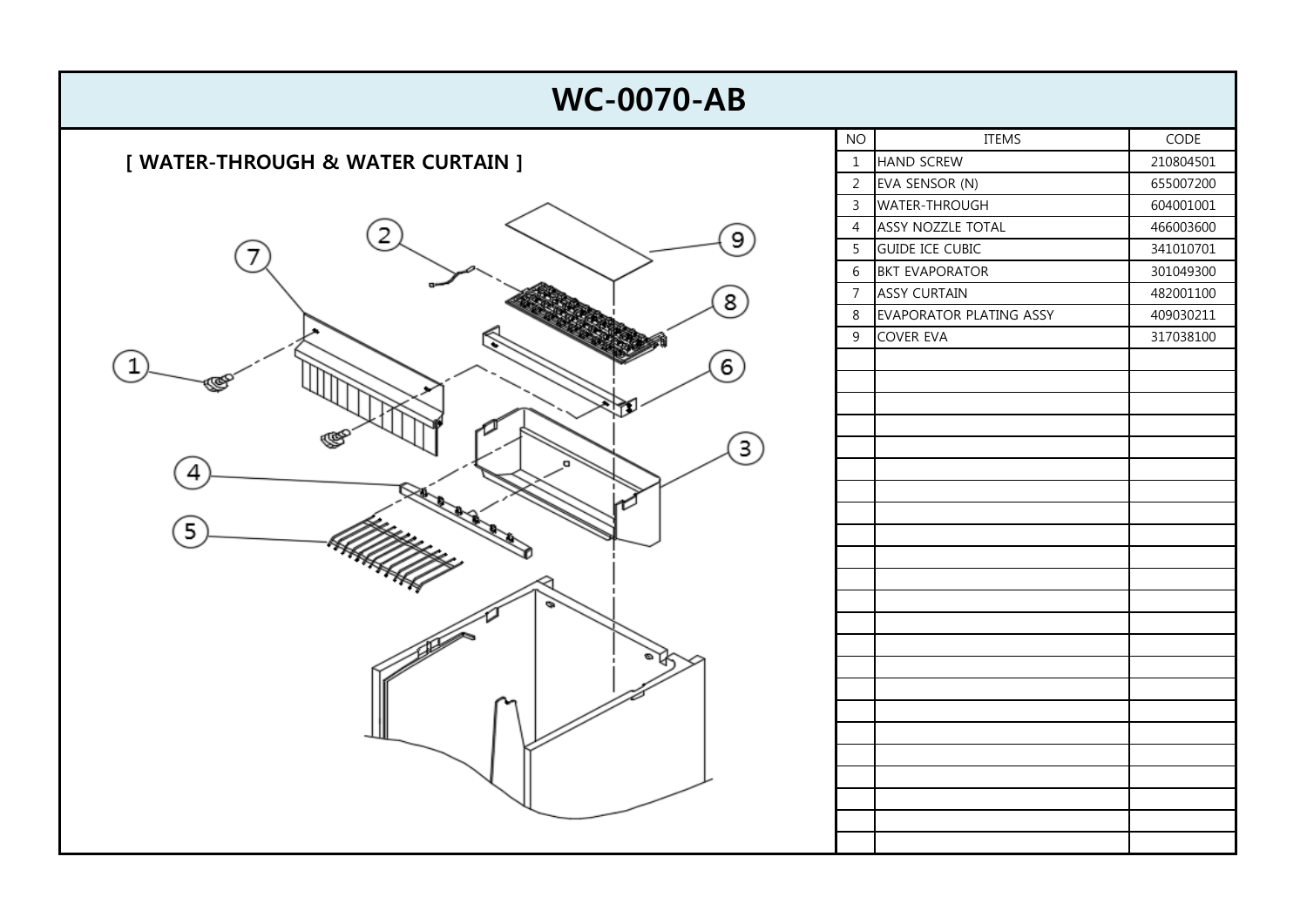| <b>WC-0070-AB</b><br>* Manufactured before January 2018 |                | ** Manufactured after January 2018 |               |                |                    |           |
|---------------------------------------------------------|----------------|------------------------------------|---------------|----------------|--------------------|-----------|
|                                                         | <b>NO</b>      | <b>ITEMS</b>                       | $^\star$ CODE | <b>NO</b>      | <b>ITEMS</b>       | ** CODE   |
| [ WATER PUMP ASSY ]                                     | $\mathbf{1}$   | PE TUBE(O.D 3/8")                  | 229013500     | $\mathbf{1}$   |                    |           |
|                                                         | $\overline{2}$ | PE TUBE(O.D 3/8")                  | 229013500     | $\overline{2}$ |                    |           |
| $\sigma$                                                | $\overline{3}$ | EQUAL TEE(3/8")                    | 398011800     | $\overline{3}$ |                    |           |
| (2)<br>(19)                                             | $\overline{4}$ | PE TUBE(O.D 3/8")                  | 229013500     | $\overline{4}$ |                    |           |
| (6)<br>6                                                | 5              | <b>DRAIN BOLT</b>                  | 214004403     | 5              |                    |           |
|                                                         | 6              | PACKING-NIPPLE                     | 303005501     | 6              |                    |           |
|                                                         | 7              | <b>DRAIN NUT</b>                   | 215010700     | $\overline{7}$ |                    |           |
| $\mathcal{L}^{\text{max}}$<br>3<br>ø                    | 8              | HOSE PUMP IN                       | 229011700     | 8              |                    |           |
|                                                         | 9              | <b>BAND SPRING 23</b>              | 203002200     | 9              |                    |           |
|                                                         | 10             | <b>BAND HOSE40</b>                 | 203001400     | 10             |                    |           |
| $\left( 1\right)$                                       | 11             | PUMP MOTOR                         | 353015201     | 11             | PUMP MOTOR         | 353033900 |
| (18)                                                    | 12             | HOSE PUMP OUT                      | 229012100     | 12             |                    |           |
| Ω                                                       | 13             | FOAM PE (PUMP OUT)                 | 306016200     | 13             |                    |           |
| 9)                                                      | 14             | <b>BKT PUMP MOTOR</b>              | 301056200     | 14             | PUMP MOTOR BRACKET | 301109600 |
|                                                         | 15             | FOAM PE                            | 306016300     |                |                    |           |
| $\textcircled{\scriptsize{12}}$                         | 16             | <b>ASSY PUMP MOTOR</b>             | N/A           |                |                    |           |
| Ø                                                       | 17             | FOAM PE (PUMP IN)                  | 306016100     |                |                    |           |
|                                                         | 18             | <b>VESSEL NUT</b>                  | 215007500     |                |                    |           |
| 9)                                                      | 19             | <b>BOLT VESSEL IN/OUT</b>          | 214015500     |                |                    |           |
|                                                         |                |                                    |               |                |                    |           |
| จ                                                       |                |                                    |               |                |                    |           |
|                                                         |                |                                    |               |                |                    |           |
| 7<br>9)                                                 |                |                                    |               |                |                    |           |
|                                                         |                |                                    |               |                |                    |           |
| Q<br>$\overline{\mathfrak{a}}$<br>$\mathcal{D}$         |                |                                    |               |                |                    |           |
|                                                         |                |                                    |               |                |                    |           |
| $^{\circledR}$<br>v0                                    |                |                                    |               |                |                    |           |
| ⅏                                                       |                |                                    |               |                |                    |           |
|                                                         |                |                                    |               |                |                    |           |
| (16)<br>15<br>$\left(14\right)$<br>11                   |                |                                    |               |                |                    |           |
|                                                         |                |                                    |               |                |                    |           |
|                                                         |                |                                    |               |                |                    |           |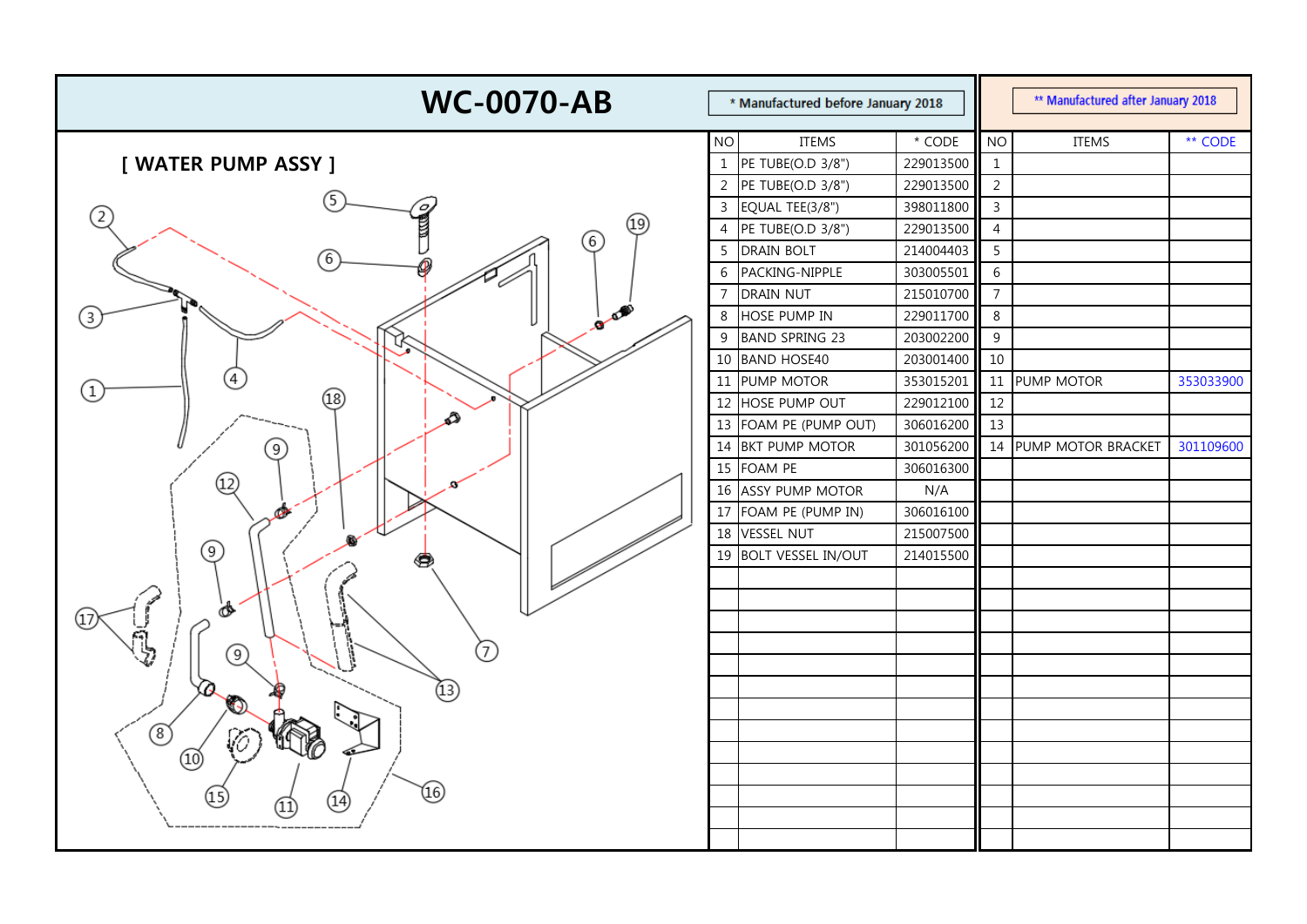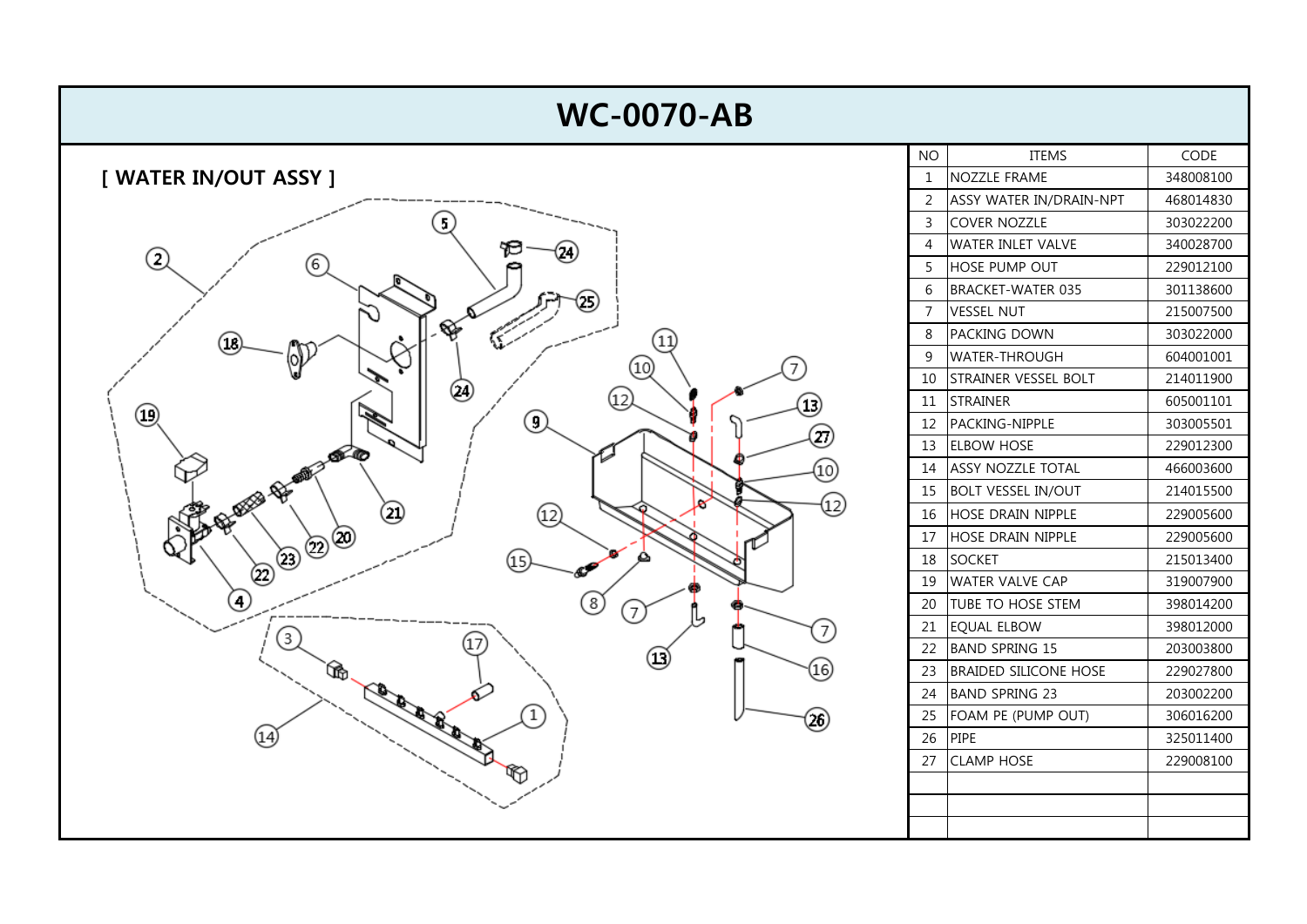| <b>WC-0070-AB</b>    | * Manufactured before January 2018 |                       |           |              | ** Manufactured after January 2018 |           |  |  |  |
|----------------------|------------------------------------|-----------------------|-----------|--------------|------------------------------------|-----------|--|--|--|
|                      | <b>NO</b>                          | <b>ITEMS</b>          | * CODE    | <b>NO</b>    | <b>ITEMS</b>                       | ** CODE   |  |  |  |
| [ CONTROL BOX ASSY ] | 1                                  | CONTROL BOX ASS'Y     | 426036810 | $\mathbf{1}$ | CONTROL BOX ASS'Y                  | 426036800 |  |  |  |
|                      | 2                                  | <b>CONTROL BOX</b>    | 374122100 |              |                                    |           |  |  |  |
|                      | 3                                  | <b>ASS'Y PCB</b>      | 415009704 |              |                                    |           |  |  |  |
|                      | 4                                  | COVER S/W             | 355008900 |              |                                    |           |  |  |  |
|                      | 5                                  | $S/W$ 3L              | 355009800 |              |                                    |           |  |  |  |
| 1                    | 6                                  | RUN-CACACITOR         | 659009300 |              |                                    |           |  |  |  |
| 8                    | $\overline{7}$                     | <b>BAND CAPACITOR</b> | 374122200 |              |                                    |           |  |  |  |
|                      | 8                                  | <b>BUSHING</b>        | 232000400 |              |                                    |           |  |  |  |
|                      |                                    |                       |           |              |                                    |           |  |  |  |
|                      |                                    |                       |           |              |                                    |           |  |  |  |
| 5                    |                                    |                       |           |              |                                    |           |  |  |  |
|                      |                                    |                       |           |              |                                    |           |  |  |  |
| 0<br>4               |                                    |                       |           |              |                                    |           |  |  |  |
|                      |                                    |                       |           |              |                                    |           |  |  |  |
|                      |                                    |                       |           |              |                                    |           |  |  |  |
| 3                    |                                    |                       |           |              |                                    |           |  |  |  |
| $\mathbb{V}_\varphi$ |                                    |                       |           |              |                                    |           |  |  |  |
|                      |                                    |                       |           |              |                                    |           |  |  |  |
|                      |                                    |                       |           |              |                                    |           |  |  |  |
|                      |                                    |                       |           |              |                                    |           |  |  |  |
|                      |                                    |                       |           |              |                                    |           |  |  |  |
|                      |                                    |                       |           |              |                                    |           |  |  |  |
|                      |                                    |                       |           |              |                                    |           |  |  |  |
|                      |                                    |                       |           |              |                                    |           |  |  |  |
|                      |                                    |                       |           |              |                                    |           |  |  |  |